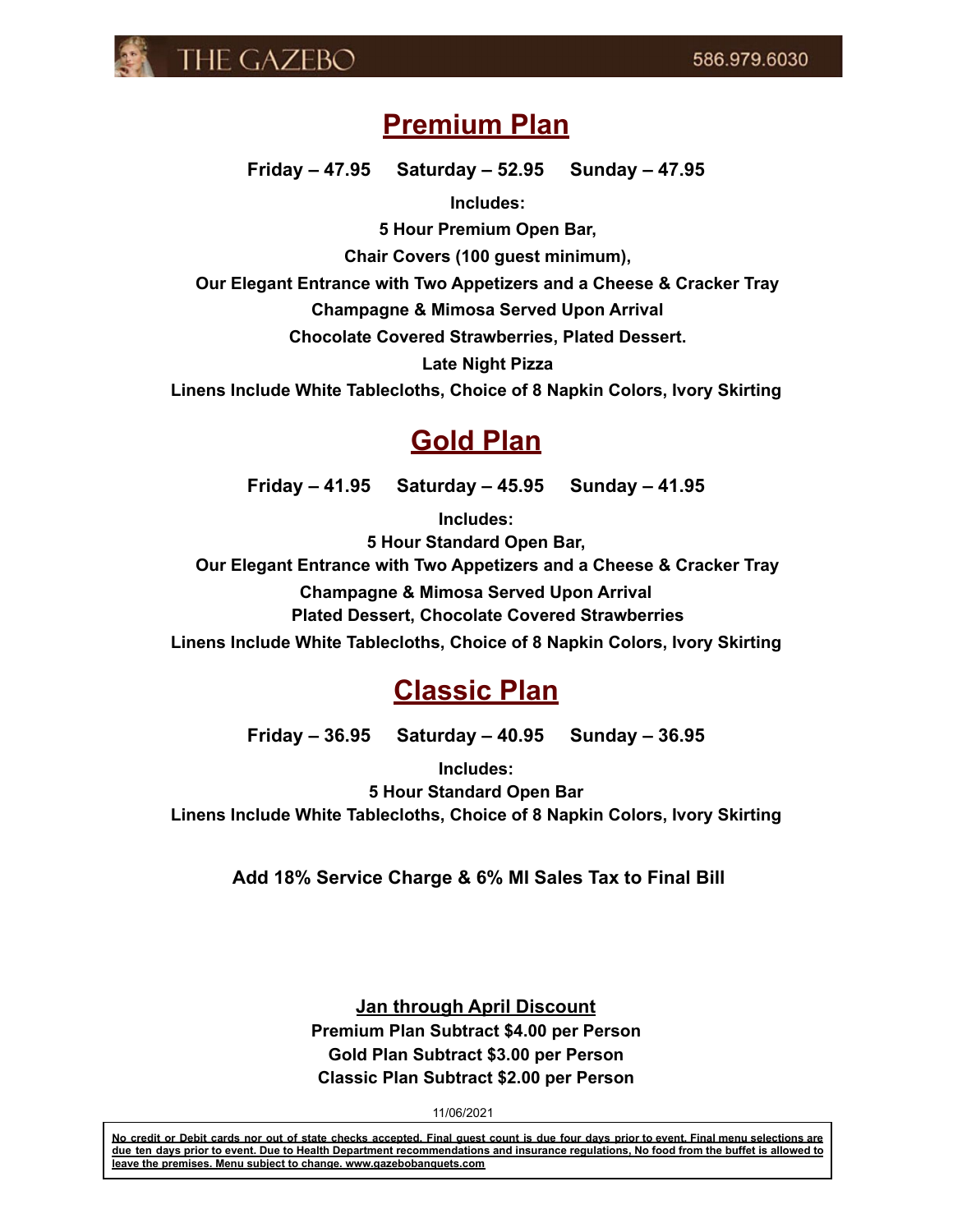

# **Elegant Entrance Package**

**(Included in the Premium Plan & the Gold Plan)**

**\$3.95 PER PERSON WHEN ADDED TO THE CLASSIC PLAN\***

## **CHAMPAGNE & MIMOSA\***

**Served As Your Guests Arrive**

## **TWO APPETIZERS**

**TOMATO BRUSCHETTA MAC & CHEESE BITES MINI QUICHE BREADED COD BITES MINI CHICAGO STYLE PIZZA TEXAS BBQ MEATBALLS SWEDISH MEATBALLS MINI SPINACH PIE PASTRY BITES SUSHI VARIETY (+1.00 per Person)**

### **ASSORTED CHEESE & CRACKER TRAY**

## **\*Add 18% SERVICE CHARGE + 6% SALES TAX \*Champagne and Mimosa Not Included Without Open Alcohol Bar Package**

11/06/2021

No credit or Debit cards nor out of state checks accepted. Final quest count is due four days prior to event. Final menu selections are due ten days prior to event. Due to Health Department recommendations and insurance regulations, No food from the buffet is allowed to **leave the premises. Menu subject to change. www.gazebobanquets.com**

Weddings **Banquets** Showers Graduations Funerals *<u>Parties</u>* Corporate Events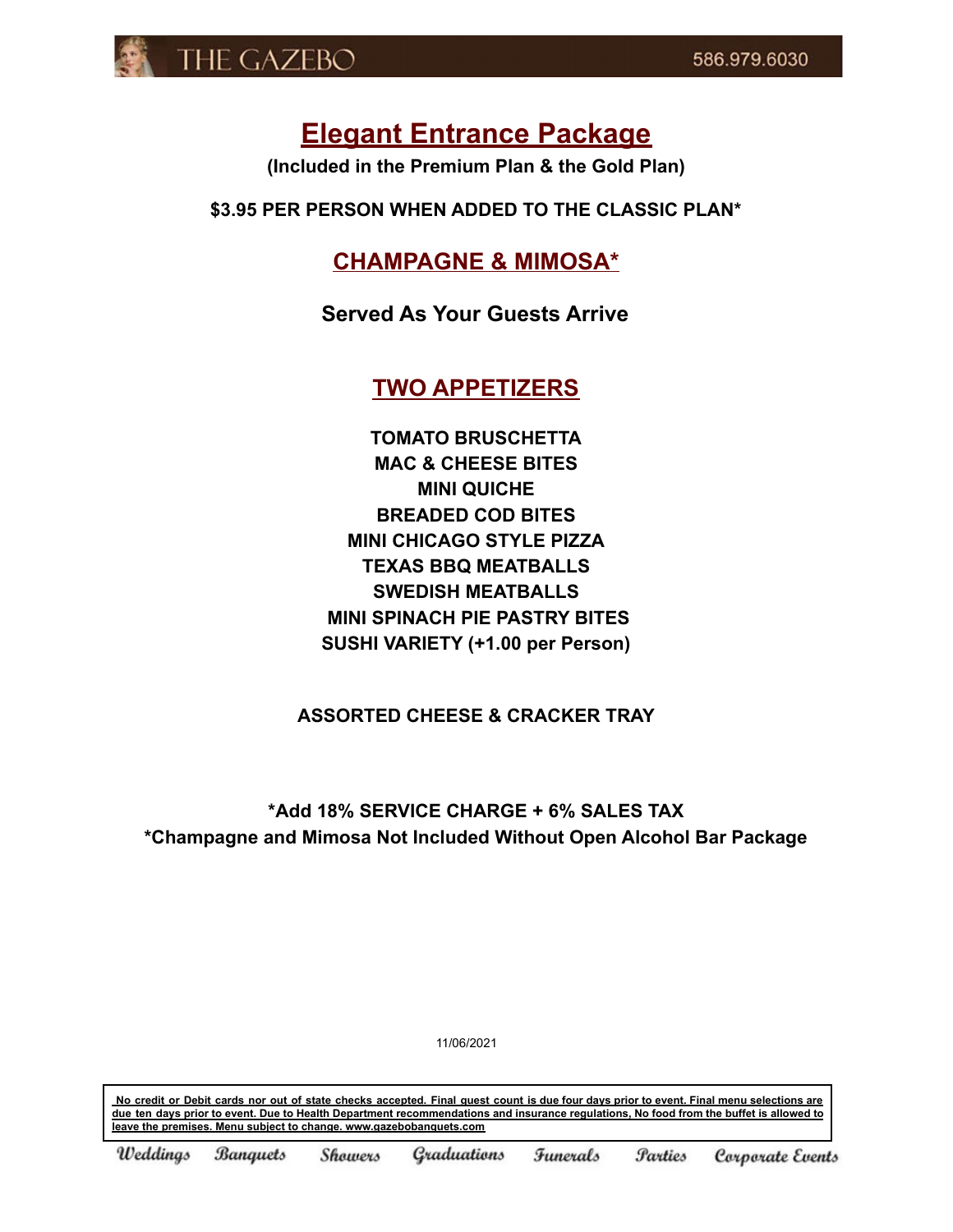

# **Premium Indian Dinner Buffet**

## **Choice of 3 Entrees**

(Additional Entrée \$2.00 per person)

Chicken Tikka Chicken Tikka Masala Baked Tandoori Chicken Deep Fried Chicken Wings Deep Fried Fish Lamb Curry (Add \$2.00 per person) Lamb Korma (Add \$2.00 per person) Lamb Kabob (Add \$2.00 per person)

## **Premium Parties Include**

Elegant Entrance Chair Covers (100 person minimum) 5 hour Premium Bar Tossed Salad with Assorted Dressings Caesar Salad (Add .50 per person) Vegetable Tray with Dip Fresh Fruit Tray Assorted Relishes & Cold Salads Nan OR Fresh Baked Rolls & Bread **Sticks** Chocolate Fountain Or Our Dessert Chocolate Covered Strawberries Home Baked Cookies Coffee, Hot Tea, Milk Wedding Cake Cut & Serve (Add \$40.00) Mango Lassi (Add +.50 per person)

## **Choice of 2 Side Dishes**

*(Additional Side \$1.00 per person)*

Aloo Gobi Chana Masala Mutter Paneer Shahi Paneer Malahi Kafta Dal Makhni Okra Masala

## **Choice of 2 Side Dishes**

*(Additional Side \$ .50 per person)*

Basmati Rice Biryani Rice Plain Yogurt Raitha Papdi Chat Mix Vegetable Pakora Gobi Manchurian Vegetable Samosa (Add \$1.00 per person)

### **Prices**

**Fri. \$47.95 Sat. \$52.95 Sun. \$47.95**

Add 18% Service Charge & 6% Sales Tax Departure Time -  $\frac{1}{2}$  hour after bar closes

11/06/2021

No credit or Debit cards nor out of state checks accepted. Final quest count is due four days prior to event. Final menu selections are due ten days prior to event. Due to Health Department recommendations and insurance regulations. No food from the buffet is allowed to **leave the premises. Menu subject to change. www.gazebobanquets.com**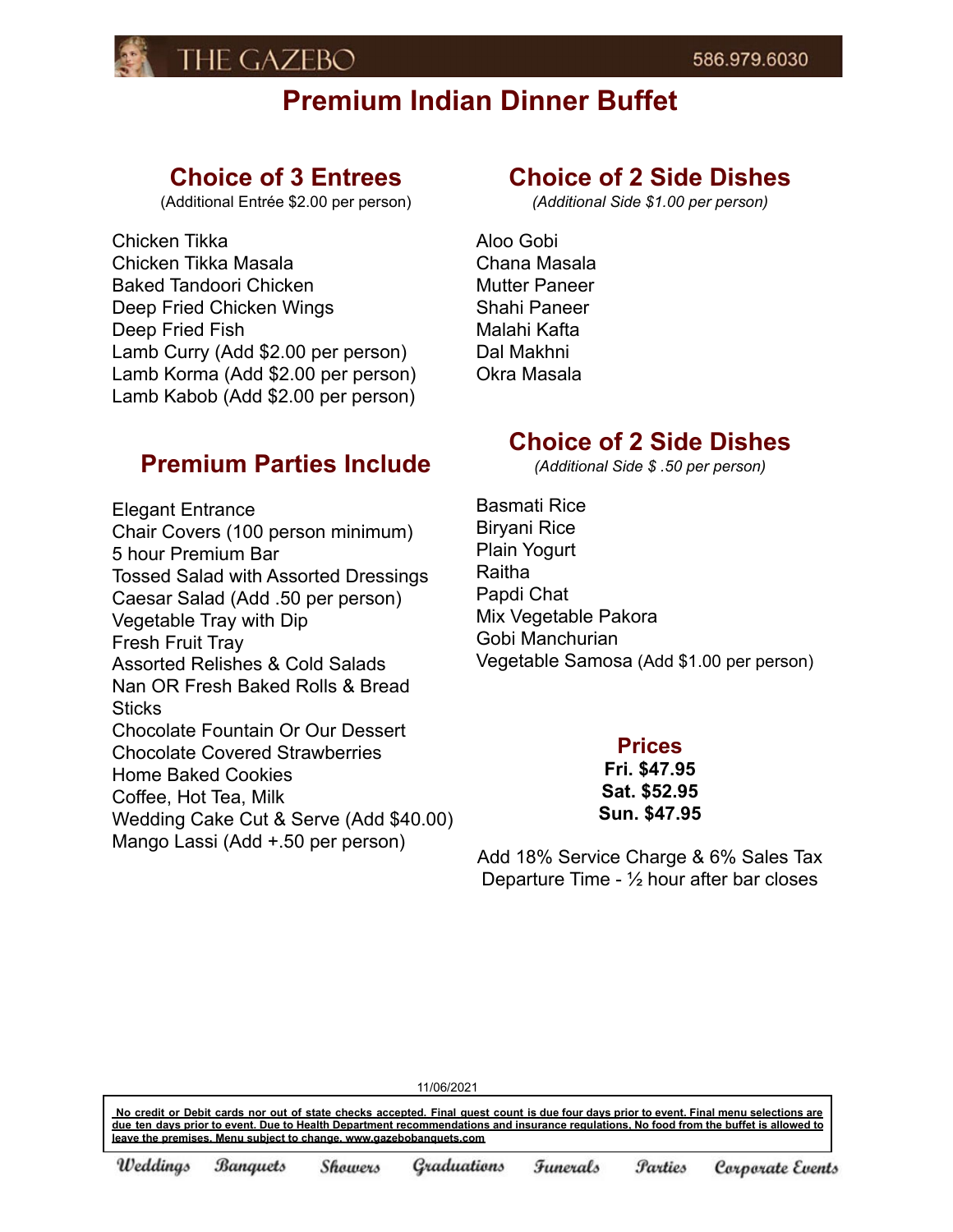

## **Premium Open Bar**

## **Open Bar Includes the Following:**

#### **Beer:**

Miller & Miller Lite OR Bud & Bud Light And Non-Alcoholic Beer

#### **Wine:**

Chardonnay –White (Dry) Lambrusco –Red Italian (Semi-Sweet) Liebfraumilch -White German (Semi-Sweet) Pinot Grigio –White (Semi-Sweet) White Zinfandel –Blush (SemiSweet)

Cabernet Sauvignon –California Red (Dry) Merlot –California Red (Dry) Winter White –White (Sweet Dessert) Moscato –White (Semi-Sweet) Riesling White –(Sweet)

### **Liquors:**

Dry Vermouth (Martini) Sweet Vermouth (Manhattan) Absolut and Skyy Vodka BeefEater and Tanqueray Gin V.O and Canadian Club Whiskey

J.B. and Dewar's and Cutty Scotch Jack Daniel's and Jim Beam Bourbon Bacardi and Captain Morgan's Rum Peach Schnapps

### **Open Bar Also Includes:**

Pop Juice Ice Fruit **Bartender** Complimentary Champagne Toast for Head Table (Weddings Only)

### **Liquor Drink Package**

Kahlua, Amaretto and Baileys Add \$1.50 Per Person to Open Bar Package

Due to new strict liquor liability laws, we are unable to serve shots or beer by the pitcher

\*No Outside Alcohol or Beverages Can Be Brought On Premises

11/06/2021

No credit or Debit cards nor out of state checks accepted. Final guest count is due four days prior to event. Final menu selections are due ten days prior to event. Due to Health Department recommendations and insurance regulations. No food from the buffet is allowed to **leave the premises. Menu subject to change. www.gazebobanquets.com**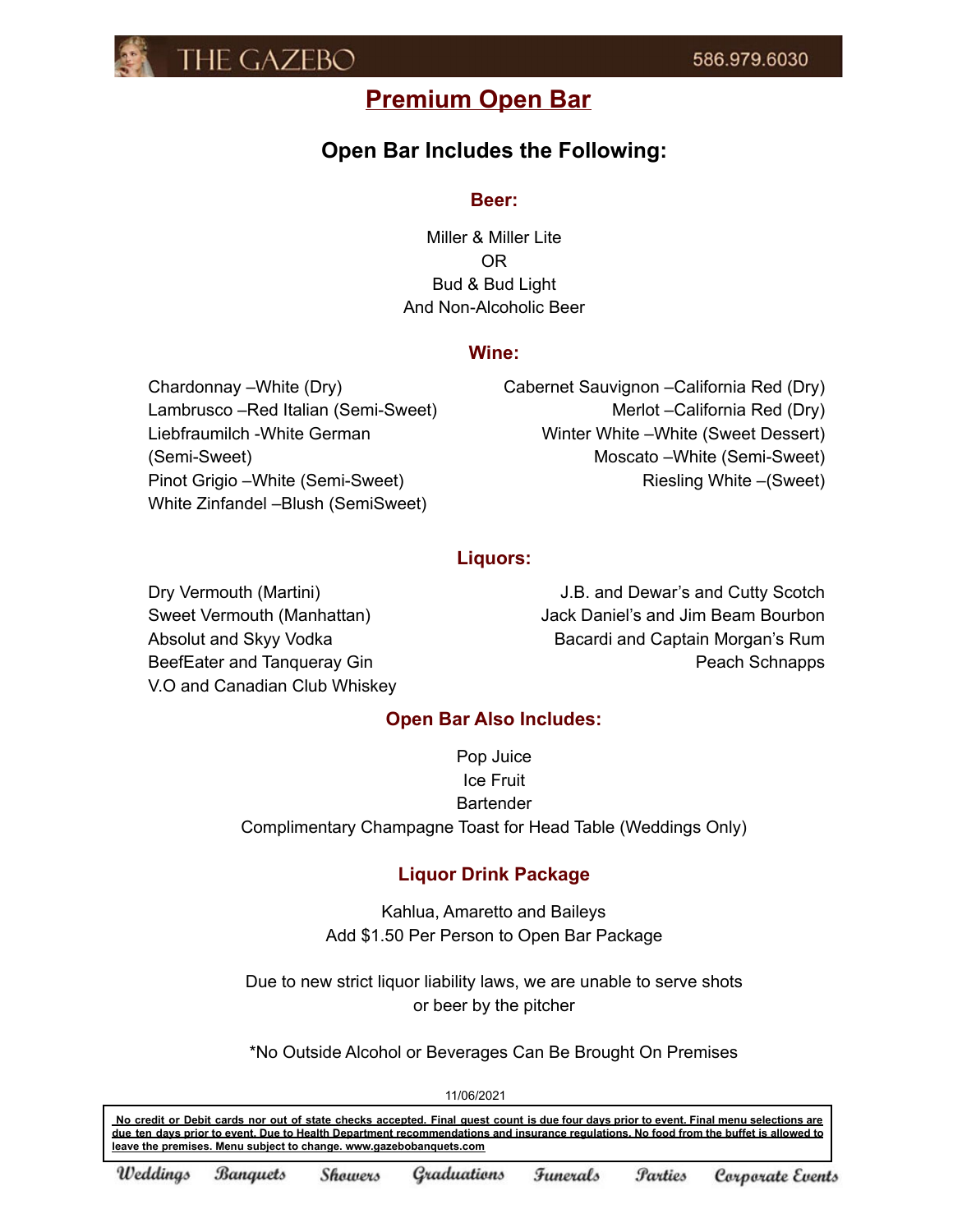

# **Gold Indian Dinner Buffet**

## **Choice of 3 Entrees**

(Additional Entrée \$2.00 per person)

Chicken Tikka Chicken Tikka Masala Bake Tandoori Chicken Deep Fry Chicken Wings Deep Fry Fish Lamb Curry (+ \$2.00 per person) Lamb Korma (+ \$2.00 per person) Lamb Kabob (+ \$2.00 per person)

# **Choice of 2 Side Dishes**

*(Additional Side \$1.00 per person)*

Aloo Gobi Chana Masala Mutter Paneer Shahi Paneer Malahi Kafta Dal Makhni Okra Masala

## **Gold Parties Include**

5 hour Standard Bar Elegant Entrance Tossed Salad with Assorted Dressings Caesar Salad (Add .50 per person) Vegetable Tray with Dip Fresh Fruit Tray Assorted Relishes & Cold Salads Nan OR Fresh Baked Rolls & Bread **Sticks** Chef's Dessert Served to the Table Chocolate Covered Strawberries Home Baked Cookies Coffee, Hot Tea, Milk Mango Lassi (Add .50 per person) Wedding Cake Cutting (Add \$40.00) Chair Covers (\$3.00 each, 100 Chairs Minimum)

## **Choice of 1 Side Dish**

*(Additional Side \$ .50 per person)*

Basmati Rice Biryani Rice Plain Yogurt Raitha Papdi Chat Mixed Vegetable Pakora Vegetable Samosa (Add \$1.00 per person) Gobi Manchurian

### **Prices**

**Fri. \$41.95 Sat. \$45.95 Sun. \$41.95**

Add 18% Service Charge & 6% Sales Tax Departure Time - ½ hour after bar closes

11/06/2021

No credit or Debit cards nor out of state checks accepted. Final guest count is due four days prior to event. Final menu selections are due ten days prior to event. Due to Health Department recommendations and insurance regulations. No food from the buffet is allowed to **leave the premises. Menu subject to change. www.gazebobanquets.com**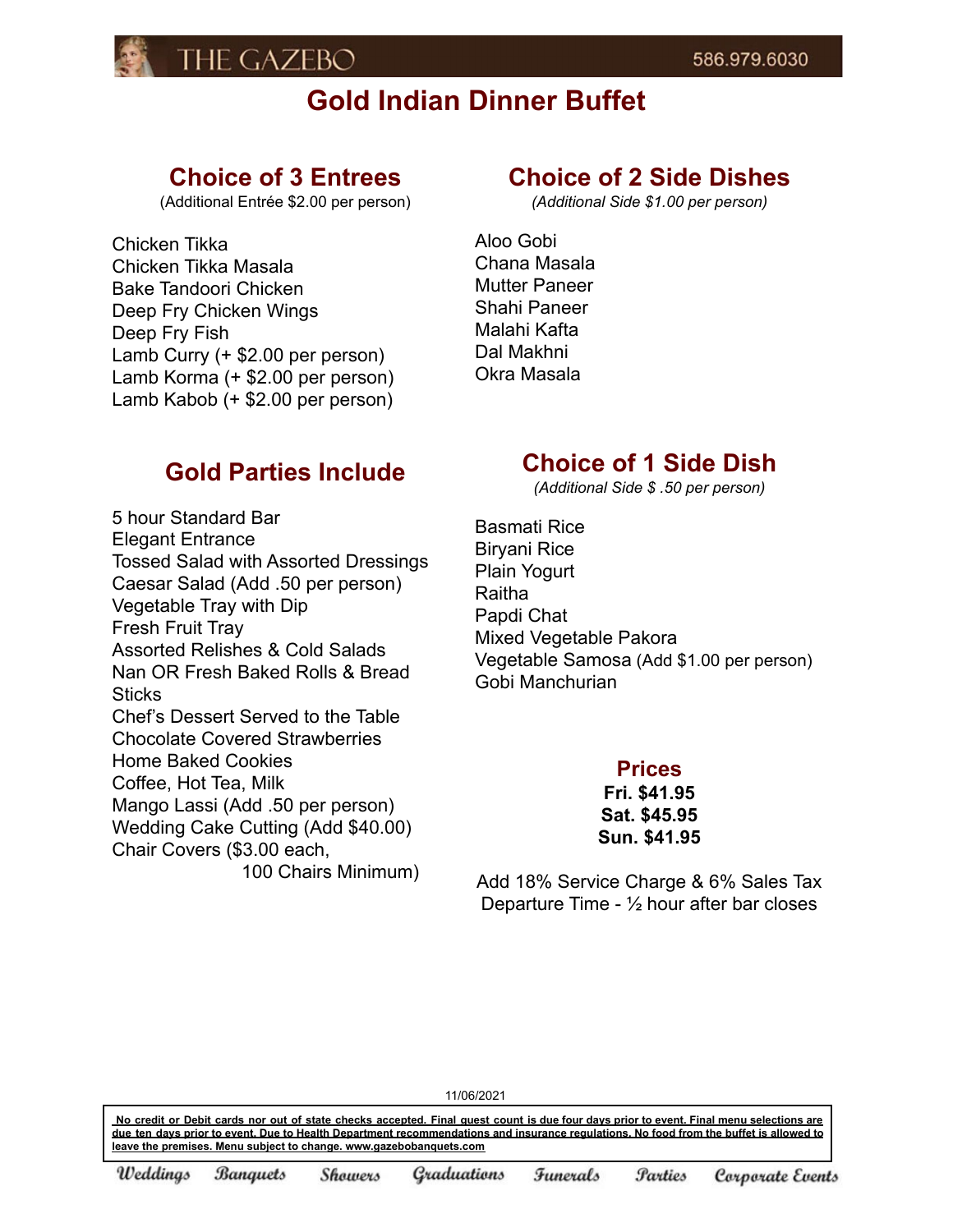

# **Standard Open Bar Information**

## **Open Bar Includes the Following:**

#### **Beer:**

Miller & Miller Lite OR Bud & Bud Light And Non-Alcoholic Beer

### **Wine:**

Chardonnay – White (Dry) Lambrusco – Red Italian (Semi-Sweet) Liebfraumilch – White German (Semi-Sweet) Pinot Grigio – White (Semi-Sweet) White Zinfandel – Blush (SemiSweet)

Cabernet Sauvignon – California Red (Dry) Merlot – California Red (Dry) Winter White – White (Sweet Dessert) Moscato – White (Sweet Dessert) Riesling White –(Sweet)

### **Liquors:**

Dry Vermouth (Martini) Sweet Vermouth (Manhattan) Vodka Gin **Whiskey** 

**Scotch** Bourbon Rum Peach Schnapps

### **Open Bar Also Includes:**

Pop Juice Ice Fruit **Bartender** Complimentary Champagne Toast for Head Table (Weddings Only)

### **Liquor Drink Package**

Kahlua, Amaretto, and Baileys Add \$1.50 Per Person to Open Bar Package

Due to new strict liquor liability laws, we are unable to serve shots or beer by the pitcher

\*No Outside Alcohol or Beverages Can Be Brought On Premises

11/06/2021

No credit or Debit cards nor out of state checks accepted. Final quest count is due four days prior to event. Final menu selections are due ten days prior to event. Due to Health Department recommendations and insurance regulations, No food from the buffet is allowed to **leave the premises. Menu subject to change. www.gazebobanquets.com**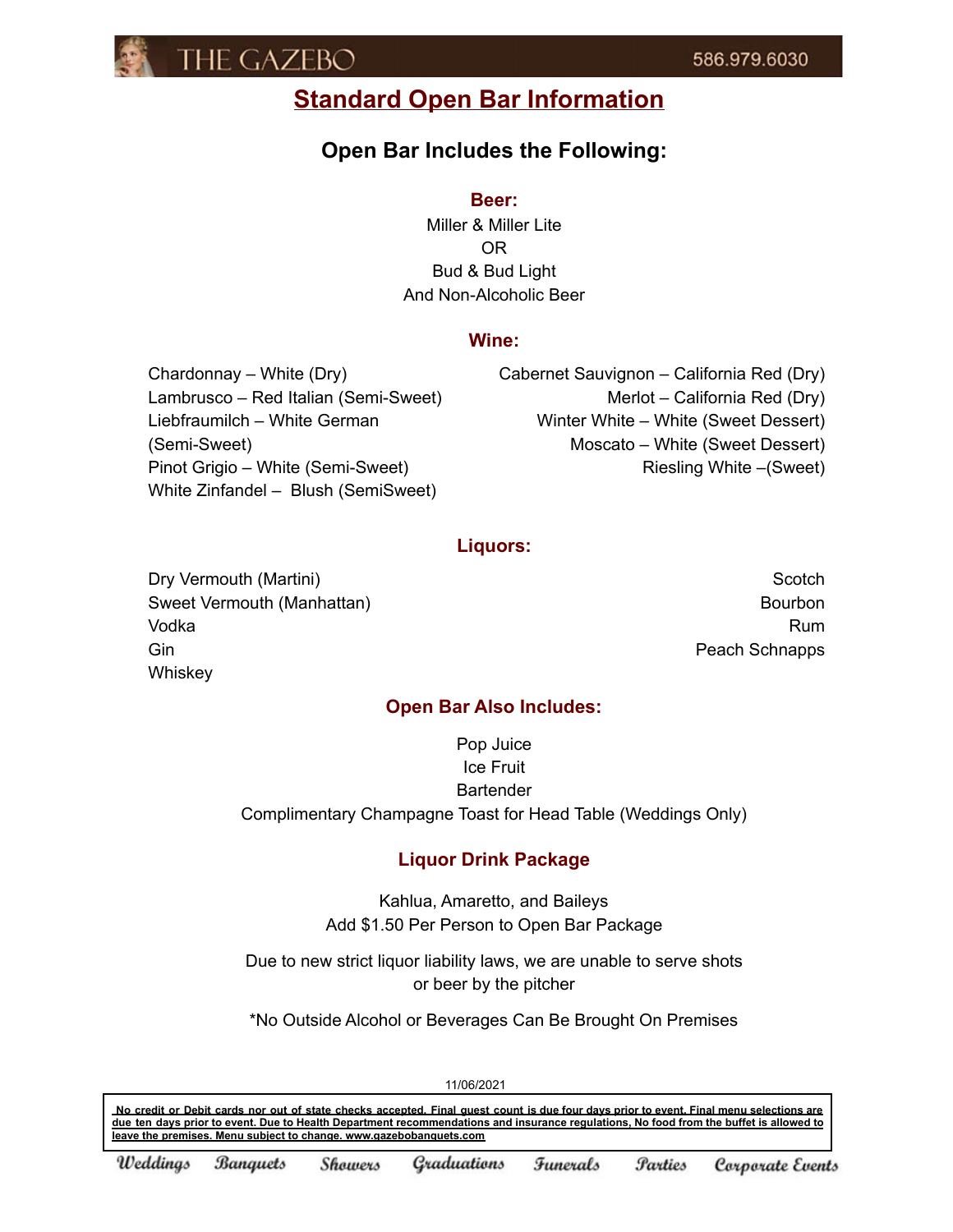

# **Classic Dinner Indian Buffet**

## **Choice of 2 Entrees**

(Additional Entrée \$2.00 per person)

Chicken Tikka Chicken Tikka Masala Baked Tandoori Chicken Deep Fried Chicken Wings Deep Fried Fish Lamb Curry (Add \$2.00 per person) Lamb Korma (Add \$2.00 per person) Lamb Kabob (Add \$2.00 per person)

## **Classic Parties Include**

5 hour Standard Bar Tossed Salad with Assorted Dressings Caesar Salad (Add .50 per person) Vegetable Tray with Dip Fresh Fruit Tray Assorted Relishes & Cold Salads Nan OR Fresh Baked Rolls & Bread **Sticks** Coffee, Hot Tea, Milk Mango Lassi (Add .50 per person) Wedding Cake Cut & Serve (Add \$40.00) Chair Covers (\$3.00 each,

100 Chairs Minimum)

## **Choice of 2 Side Dishes**

*(Additional Side \$1.00 per person)*

Aloo Gobi Chana Masala Mutter Paneer Shahi Paneer Malahi Kafta Dal Makhni Okra Masala

## **Choice of 1 Side Dish**

*(Additional Side \$ .50 per person)*

Basmati Rice Biryani Rice Plain Yogurt Raitha Papdi Chat Mix Vegetable Pakora Vegetable Samosa (Add \$1.00 per person) Gobi Manchurian

### **Prices**

**Fri. \$36.95 Sat. \$40.95 Sun. \$36.95**

Add 18% Service Charge & 6% Sales Tax Departure Time - ½ hour after bar closes

No credit or Debit cards nor out of state checks accepted. Final quest count is due four days prior to event. Final menu selections are due ten days prior to event. Due to Health Department recommendations and insurance regulations. No food from the buffet is allowed to **leave the premises. Menu subject to change. www.gazebobanquets.com**

11/06/2021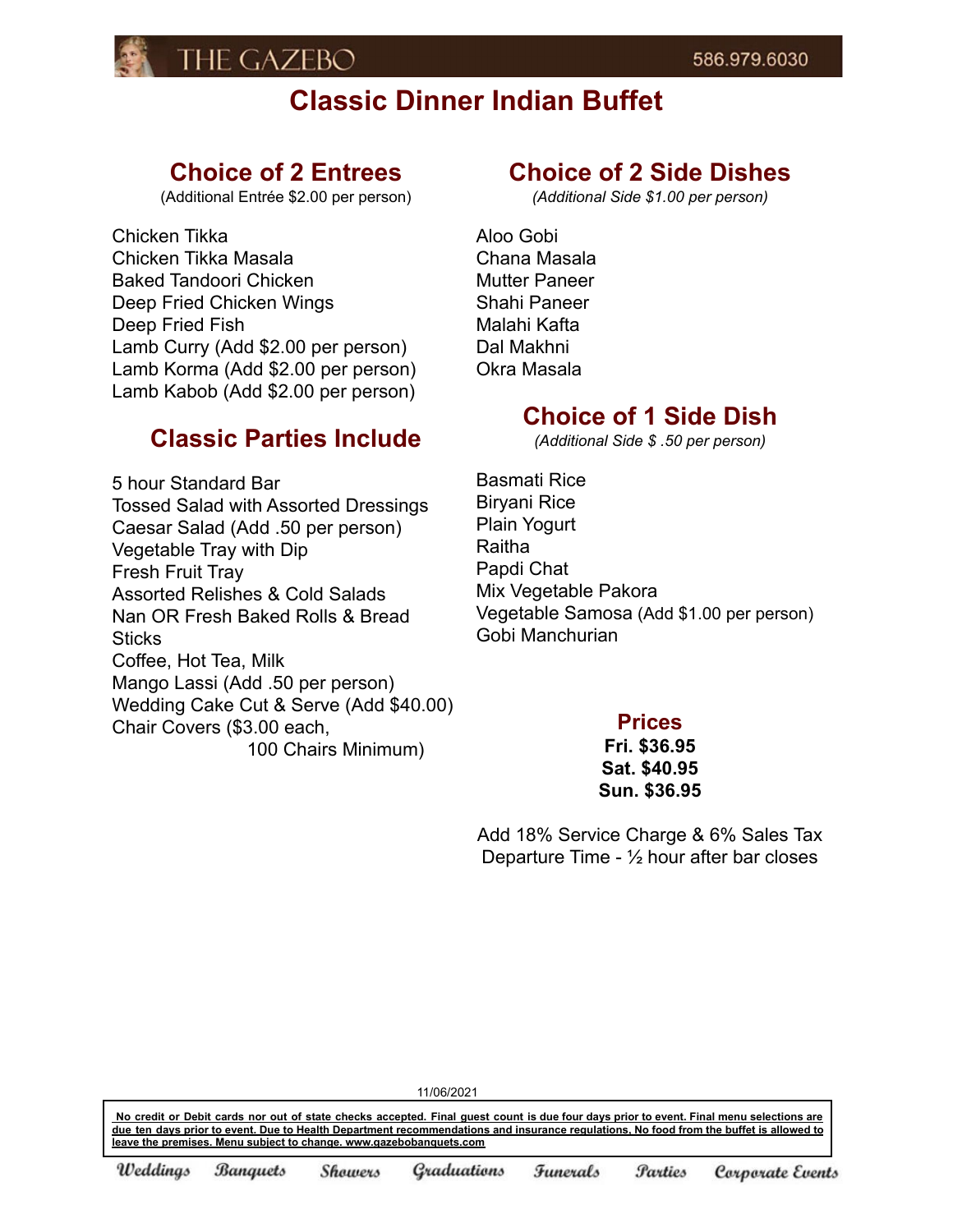

## **Monday-Thursday Indian Dinner Buffet**

### **Choice of 2 Entrees**

(Additional Entrée \$2.00 per person)

Chicken Tikka Chicken Tikka Masala Baked Tandoori Chicken Deep Fried Chicken Wings Deep Fried Fish Lamb Curry (Add \$4.00 per person) Lamb Korma (Add \$4.00 per person) Lamb Kabob (Add \$4.00 per person)

#### **Parties Include**

Tossed Salad with Assorted Dressings Caesar Salad (Add .50 per person) Vegetable Tray with Dip Fresh Fruit Tray Assorted Relishes & Cold Salads Nan OR Fresh Baked Rolls & Bread Sticks Coffee, Hot Tea, Milk

#### **Desserts**

Rice Pudding (Add .50 per person) Ras Malai (Add \$2.50 per person)

### **Choice of 2 Side Dishes**

*(Additional Side \$1.00 per person)*

Aloo Gobi Chana Masala Mutter Paneer Shahi Paneer Malahi Kafta Dal Makhni Okra Masala

#### **Choice of 1 Side Dishes**

*(Additional Side \$ .50 per person)*

Basmati Rice Biryani Rice Plain Yogurt Raitha Papdi Chat Mixed Vegetable Pakora Vegetable Samosa (Add \$1.00 per person) Gobi Manchurian

#### **Punch/Bar Availability**

*(Approximately 50 servings per punch bowl)*

| <b>Unspiked Punch</b>           | \$40.00 |
|---------------------------------|---------|
| <b>Spiked Punch</b>             | \$50.00 |
| <b>Fuzzy Navel</b>              | \$55.00 |
| (Peach Schnapps & Orange Juice) |         |
| Mimosa                          | \$55.00 |
| (Champagne & Orange Juice)      |         |
| Raspberry Champagne Punch       | \$60.00 |
| Pop (per pitcher)               | \$5.00  |
| Beer (per pitcher)              | \$10.00 |
| Wine (by carafe)                | \$17.95 |

#### **Pop Bar Available**

4 Hour Pop Bar Add \$1.00 per person

### **Price**

#### **\$20.95 Per Person**

Add \$6.00 per person for 4 hour Standard Open Bar Add \$7.00 per person for 5 hour Standard Open Bar

> Add 18% Service Charge & 6% Sales Tax Departure Time - ½ hour after bar closes

11/06/2021

No credit or Debit cards nor out of state checks accepted. Final quest count is due four days prior to event. Final menu selections are due ten days prior to event. Due to Health Department recommendations and insurance regulations. No food from the buffet is allowed to **leave the premises. Menu subject to change. www.gazebobanquets.com**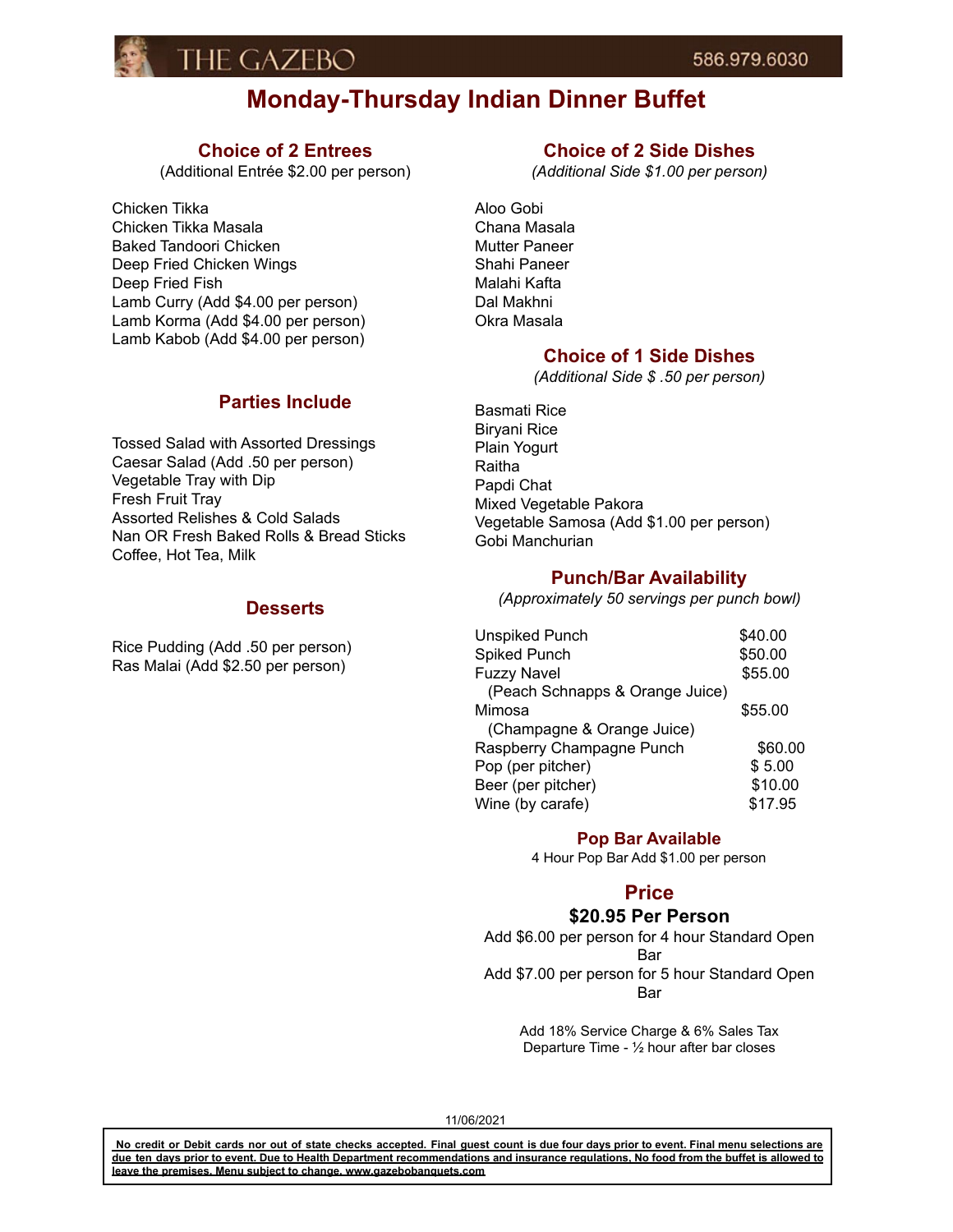THE GAZEBO

586.979.6030

# **Weekend Indian Lunch Buffet**

### **Choice of 2 Entrees**

(Additional Entrée \$2.00 per person)

Chicken Tikka Chicken Tikka Masala Baked Tandoori Chicken Deep Fried Chicken Wings Deep Fried Fish Lamb Curry (Add \$4.00 per person) Lamb Korma (Add \$4.00 per person) Lamb Kabob (Add \$4.00 per person)

### **Parties Include**

Tossed Salad with Assorted Dressings Caesar Salad (Add .50 per person) Vegetable Tray with Dip Fresh Fruit Tray Assorted Relishes & Cold Salads Nan OR Fresh Baked Rolls & Breadsticks Coffee, Hot Tea, Milk

#### **Desserts**

Rice Pudding (Add .50 per person) Ras Malai ( Add \$2.50 per person)

### **Choice of 2 Side Dishes**

*(Additional Side \$1.00 per person)*

Aloo Gobi Chana Masala Mutter Paneer Shahi Paneer Malahi Kafta Dal Makhni Okra Masala

#### **Choice of 1 Side Dishes**

*(Additional Side \$ .50 per person)*

Basmati Rice Biryani Rice Plain Yogurt Raitha Papdi Chat Mixed Vegetable Pakora Vegetable Samosa (Additional \$1.00 per person) Gobi Manchurian

#### **Punch/Bar Availability**

*(Approximately 50 servings per punch bowl)*

| <b>Unspiked Punch</b>           | \$40.00 |
|---------------------------------|---------|
| Spiked Punch                    | \$50.00 |
| <b>Fuzzy Navel</b>              | \$55.00 |
| (Peach Schnapps & Orange Juice) |         |
| Mimosa                          | \$60.00 |
| (Champagne & Orange Juice)      |         |
| Raspberry Champagne Punch       | \$60.00 |
| Pop (per pitcher)               | \$5.00  |
| Beer (per pitcher)              | \$10.00 |
| Wine (by carafe)                | \$17.95 |

#### **Bar Available**

4 Hour Open Bar Add \$7.00 per person 4 Hour Pop Bar Add \$1.00 per person

#### **Price**

**\$19.95 Per Person** Add 18% Service Charge & 6% Sales Tax

11/06/2021

No credit or Debit cards nor out of state checks accepted. Final guest count is due four days prior to event. Final menu selections are due ten days prior to event. Due to Health Department recommendations and insurance regulations. No food from the buffet is allowed to **leave the premises. Menu subject to change. www.gazebobanquets.com**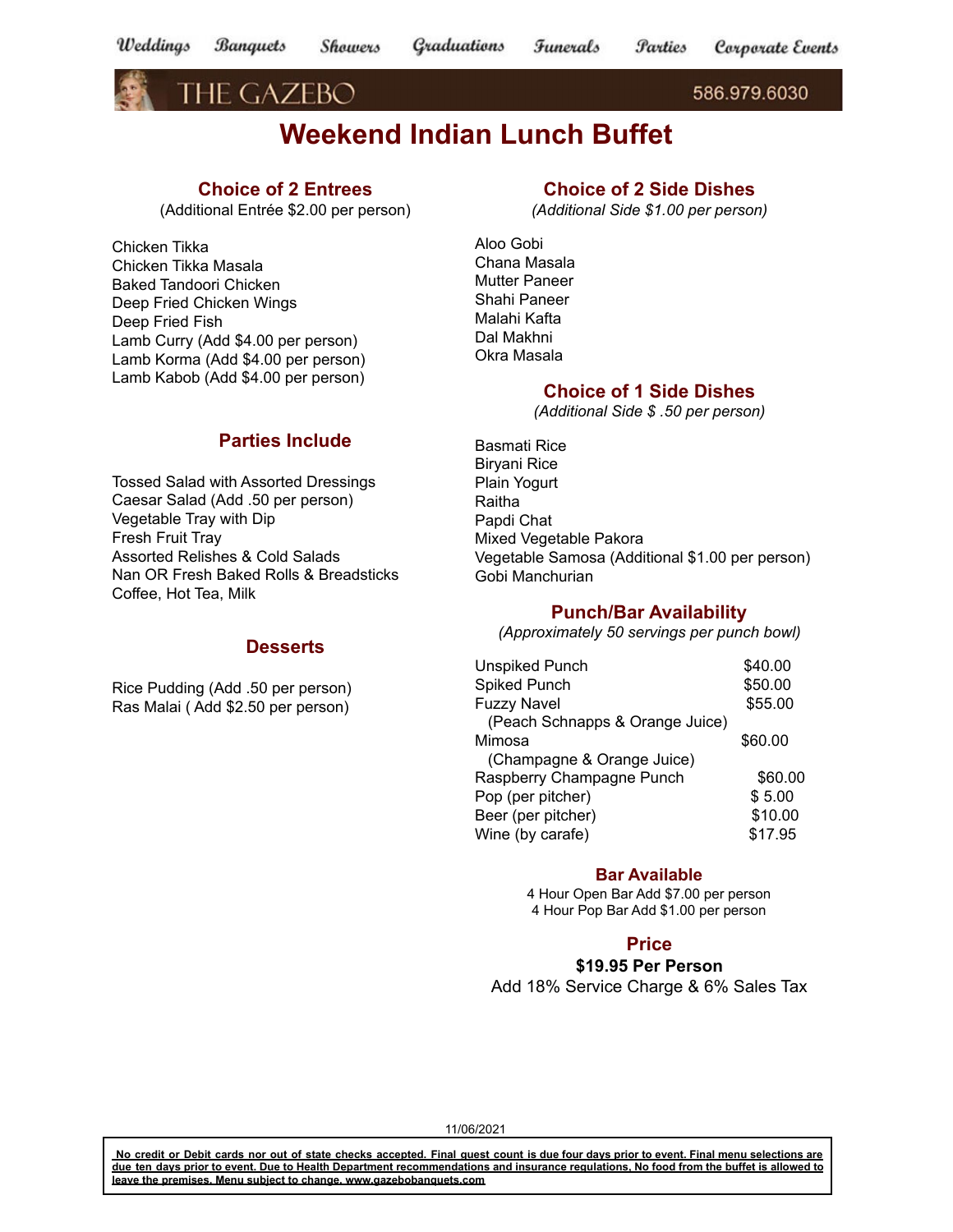Weddings Graduations **Banquets** Showers Funerals *<u>Parties</u>* Corporate Events

THE GAZEBO

586.979.6030

## **Weekday Indian Lunch Buffet**

### **Choice of 2 Entrees**

(Additional Entrée \$2.00 per person)

Chicken Tikka Chicken Tikka Masala Baked Tandoori Chicken Deep Fry Chicken Wings Deep Fry Fish Lamb Curry (+\$4.00 per person) Lamb Korma (+\$4.00 per person) Lamb Kabob (+\$4.00 per person)

### **Choice of 2 Side Dishes**

*(Additional Side \$1.00 per person)*

Aloo Gobi Chana Masala Mutter Paneer Shahi Paneer Malahi Kafta Dal Makhni Okra Masala

### **Choice of 1 Side Dishes**

*(Additional Side \$ .50 per person)*

### **Parties Include**

Tossed Salad with Assorted Dressings Caesar Salad (Add .50 per person) Vegetable Tray with Dip Fresh Fruit Tray Assorted Relishes & Cold Salads Nan OR Fresh Baked Rolls & Breadsticks Coffee, Hot Tea, Milk

#### **Desserts**

Rice Pudding (Add .50 per person) Ras Malai (Add \$2.50 per person)

Basmati Rice Biryani Rice Plain Yogurt Raitha Papdi Chat Mix Vegetable Pakora Vegetable Samosa (Additional \$1.00 per person) Gobi Manchurian

### **Punch/Bar Availability**

*(Approximately 50 servings per punch bowl)*

| <b>Unspiked Punch</b>           | \$40.00 |
|---------------------------------|---------|
| <b>Spiked Punch</b>             | \$50.00 |
| <b>Fuzzy Navel</b>              | \$55.00 |
| (Peach Schnapps & Orange Juice) |         |
| Mimosa                          | \$60.00 |
| (Champagne & Orange Juice)      |         |
| Raspberry Champagne Punch       | \$60.00 |
| Pop (per pitcher)               | \$5.00  |
| Beer (per pitcher)              | \$10.00 |
| Wine (by carafe)                | \$17.95 |

#### **Bar Available**

4 Hour Standard Open Bar Add \$7.00 per person 4 Hour Pop Bar Add \$1.00 per person

### **Prices**

### **\$18.95 Per Person**

Add 18% Service Charge & 6% Sales Tax

2022 Pricing is Currently \$1.00 Additional Per Person

11/06/2021

No credit or Debit cards nor out of state checks accepted. Final guest count is due four days prior to event. Final menu selections are due ten days prior to event. Due to Health Department recommendations and insurance regulations, No food from the buffet is allowed to **leave the premises. Menu subject to change. www.gazebobanquets.com**